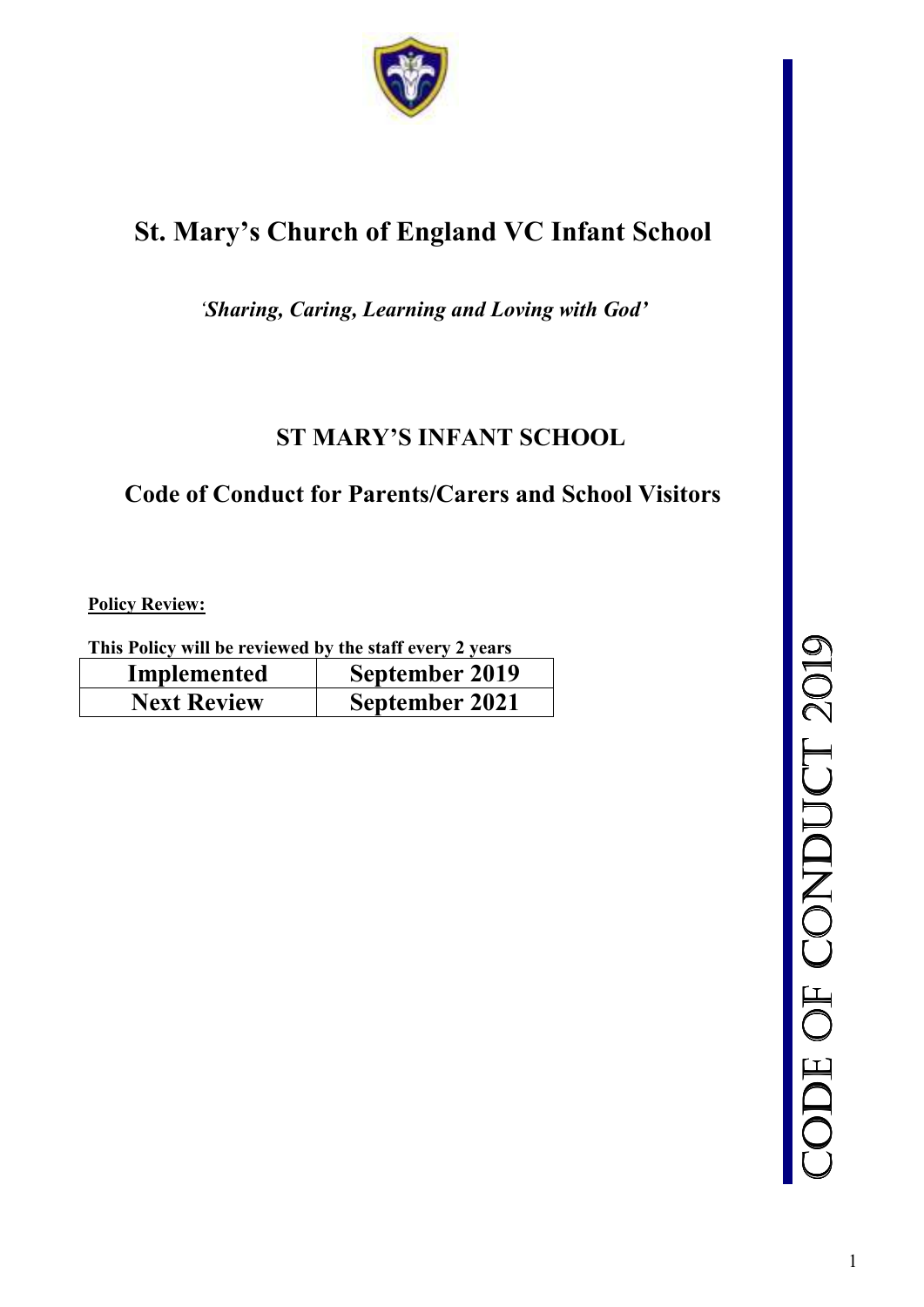At St Mary's School we are very proud and fortunate to have a very dedicated and supportive school community. At our school, the staff, governors and parents alike, all recognise that the education of our children is a partnership between all parties. As a partnership we recognise the importance of solid working relationships to equip all our children with the necessary skills for adulthood. For these reasons we will continue to welcome and encourage parents to participate fully in the life of our school. The purpose of this policy is to provide a reminder to all parents and visitors to St Mary's Infants about the expectations around the conduct of all parents and visitors connected to our school. We understand that everyday frustrations can cause misunderstandings and have a negative impact on our relationships. We believe it is essential that we all remain committed to resolving difficulties in a constructive manner through open, positive dialogue. Our school already has a Code of Conduct for all our staff and volunteers. This Code for Parents is aimed at the wider school community so that we all share a common expectation and understanding over behaviour. Whilst we appreciate that incidents are extremely rare, we feel it is important to make clear the types of behaviour that we will find unacceptable and what action we might take in response

#### **Behaviour that will not be tolerated:**

- Disruptive behaviour which interferes or threatens to interfere with any of the school's normal operation or activities anywhere on the school premises.
- Any inappropriate behaviour on the school premises.
- Using loud or offensive language.
- Threatening a member of staff, visitor, fellow parent or student.
- Damaging or destroying school property.
- Sending abusive or threatening emails, text/voicemail/phone messages or other written communications (including via social media) to anyone within the school community.
- Defamatory, offensive or derogatory comments regarding the school or any of the students/parents/staff/governors at the school on social media
- The use of physical, verbal or written aggression towards another adult or child (This includes physical punishment of a parent's own child on school premises).
- Any language or actions which breach our commitment to Equality and Diversity, for example, but not exclusively, sexist, racist or homophobic comments/actions.
- Smoking, vaping, taking illegal drugs or consuming alcohol on school premises (Alcohol may only be consumed during authorised, licensed events).
- Dogs on school premises (other than assistance dogs) that do not hold a school risk assessment.

### **Issues of conduct with the use of Social Media Think before you post**!

We ask that social media, whether public or private, is not used to voice negative views about the school, school staff, parents or students. We take inappropriate use of social media by a parent to publicly humiliate or criticise another parent, student or member of staff very seriously and will take action when appropriate. If parents have any concerns about their children in relation to the school they should:

1. Initially contact the child's Teacher

- 2. If the concern remains they should contact the Deputy Head
- 3. If the concern remains they should contact the Headteacher
- 4. If still unresolved, contact the school governors through the Complaints Procedure

Online activity which we consider inappropriate: